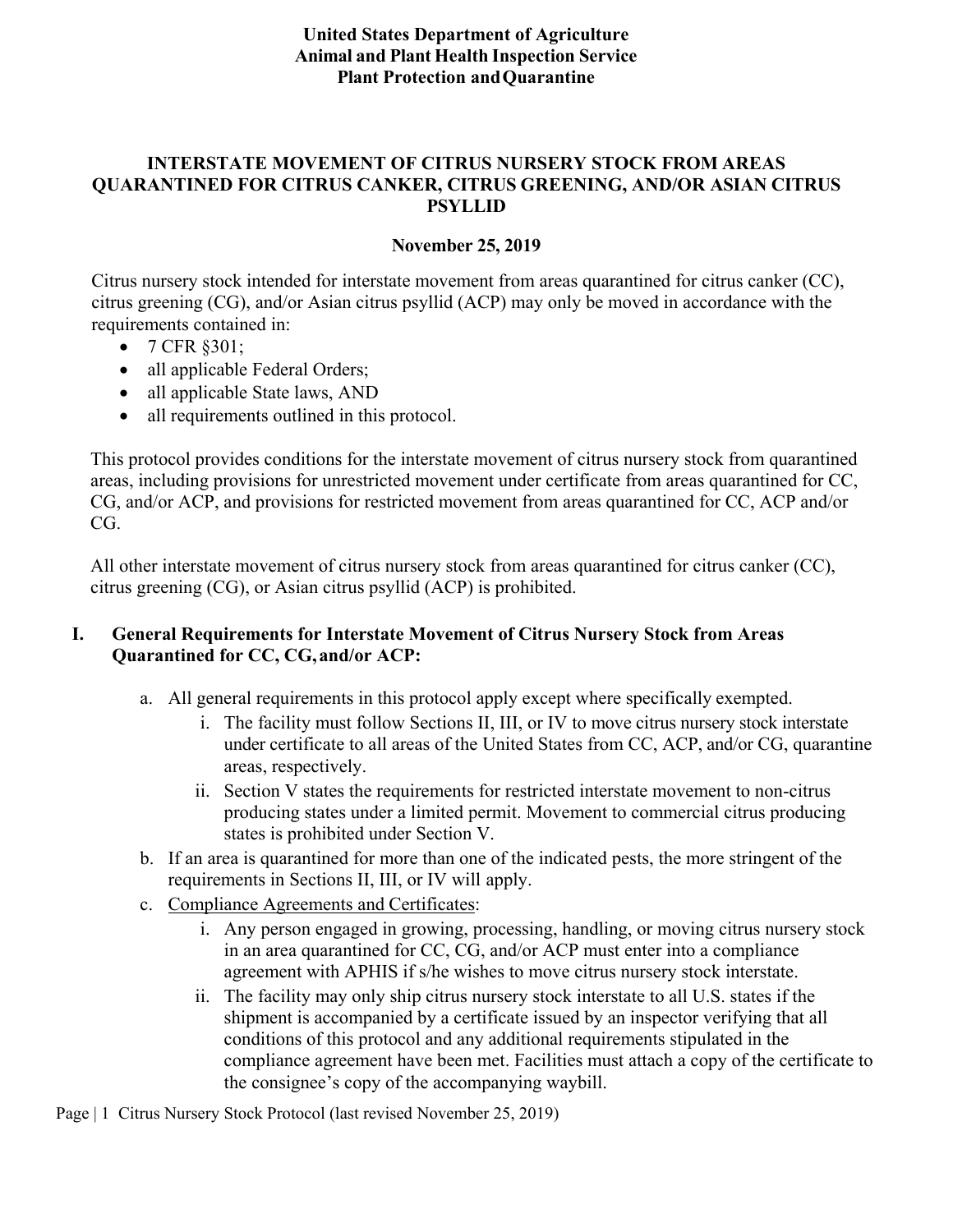- iii. An inspector may withdraw a certificate, limited permit, or compliance agreement that has been issued by APHIS, either orally or in writing, if s/he determines that the holder of the certificate, limited permit, or compliance agreement has not complied with all conditions in this protocol. If the inspector withdraws it orally, the inspector will confirm the withdrawal and the reasons for the withdrawal in writing as promptly as circumstances allow. Any person whose certificate, limited permit, or compliance agreement has been withdrawn may appeal the decision in writing to the Administrator within 10 days after receiving the written notification of the withdrawal. The appeal must state all of the facts and reasons upon which the person relies to show that the certificate or compliance agreement was wrongfully cancelled. The Administrator must grant or deny the appeal, in writing, stating the reasons for the decision, as promptly as circumstances allow. If there is a conflict as to any material fact, a hearing will be held to resolve the conflict. Rules of practice concerning the hearing will be adopted by the Administrator.
- d. APHIS Approved Structure:
	- i. Except as noted in Sections II and V, all citrus nursery stock for interstate shipment must be produced in an APHIS-approved structure as described below (hereafter referred to as "approved structure").
	- ii. The approved structure must be designed and constructed to exclude quarantine pests and diseases. The owner of the approved structure is responsible for maintaining the integrity of the approved structure and ensuring it remains pest-free. Facilities must notify APHIS immediately if any structural breaches are detected. Each approved structure must have plants or benches arranged with sufficient space around them to permit reasonable access for inspectors. To protect the integrity of the structure and allow access for inspectors, plants must not touch exterior walls of the structure. Entryways must be designed and constructed to exclude pests. All approved structure emergency exit doors must be marked 'Emergency Exit Only' and not used as a routine entrance. All screening used in structure construction must have openings approximately 0.3 square millimeters (e.g.  $0.547 \times 0.547$ , or  $0.5 \times 0.6$ ) or less in size. Entryways must be protected from pest incursion by using forced air curtains, and/or double door positive air pressure compartments. Exterior approved structure air sources utilized to create positive pressure must be covered with approximately 0.3 square millimeter (or less) screening to exclude pests.
- e. Source Material for Inclusion in an APHIS Approved Structure:
	- i. Mother/scion trees Budwood or tissue culture material used to propagate trees for use as a mother/scion tree **s**hould originate from foundation trees from a certified clean stock program. Each foundation tree should be propagated with budwood or tissue culture that has originated from a source that has undergone inspection, testing, and therapy (e.g. shoot tip grafting, cryotherapy, etc.), and has been found negative for pests of quarantine significance as part of a certified clean stock program.
	- ii. Increase trees –Material used to propagate trees for use as an increase tree should originate from foundation trees or mother/scion trees from a certified clean stock program.
	- iii. Production trees –Material used to propagate trees for use as a production tree, whether for residential or commercial plantings, should originate from foundation trees or mother/scion trees or increase trees from a certified clean stock program.
	- iv. Seed source tree Should originate from a certified clean stock program.
	- v. Seeds Should originate from a state certified seed source tree.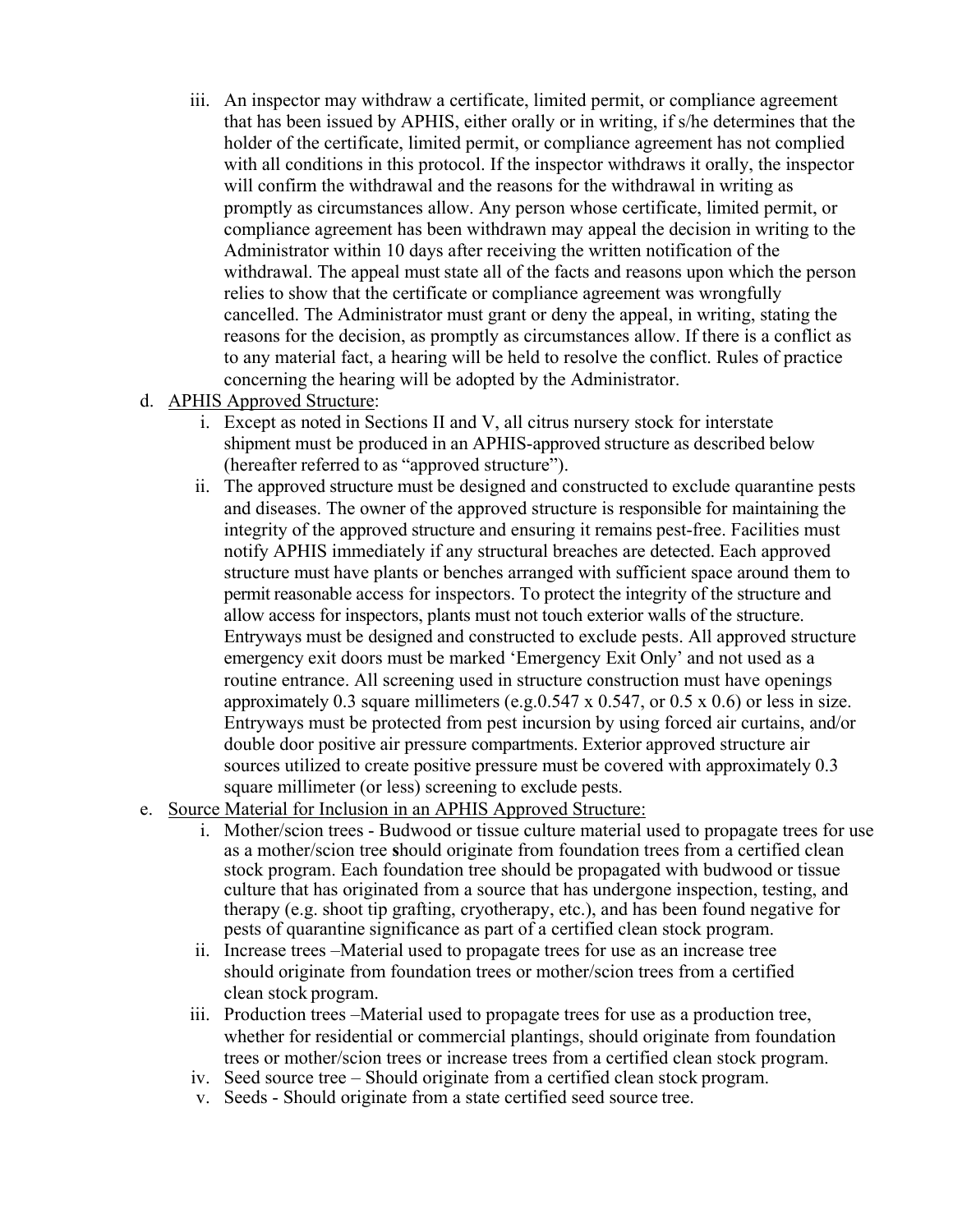- f. Sampling: All sampling for testing must be done according to the Survey Protocol for the Interstate Movement of Citrus Nursery Stock from Areas Quarantined for Citrus Canker, Citrus Greening, and/or Asian Citrus Psyllid 2019.
- g. Movement Between Contiguous Quarantines: The facility may move citrus nursery stock material subject to this protocol between approved structures within a contiguous quarantine area provided safeguards are in place during packing, loading, transit, and unloading at the destination.
- h. Safeguarding and Sanitation:
	- i. All approved structures, containers, or conveyances where citrus nursery stock eligible for interstate movement under this protocol is grown, stored, or shipped must be inspected and found free of all extraneous plant material and must be cleaned, and/or treated to ensure freedom from pests and diseases prior to the entry of nursery stock eligible for interstate movement or other clean plant material.
	- ii. The facility may not enter, grow, store, or ship citrus nursery stock eligible for interstate movement under certificate in accordance with this protocol in the same structure, container, or conveyance as other citrus nursery stock that does not meet the requirements of this protocol or citrus nursery stock from ACP or CG quarantined areas eligible for interstate movement in accordance with Section V of this protocol. If citrus nursery stock eligible for interstate movement enters, is grown, stored, or shipped in the same structure, containers, or conveyance as ineligible citrus nursery stock or is otherwise commingled with or exposed to such citrus nursery stock, all plants are ineligible for interstate movement.
	- iii. Vehicles and other equipment entering approved structures must be free of all extraneous plant material and soil, and must be cleaned to ensure that the approved structure remains free of pests.
	- iv. The facility must have procedures in place to protect material eligible for interstate movement from the introduction of pests while loading takes place. One or more safeguards may be used. Please consult your local inspector.
	- v. Facilities must load the plants into a solid-sided, sealable shipping container or conveyance in a manner that is designed to exclude the entry of pests.
- i. Labeling: The facility must individually label eligible citrus nursery stock plants with adequate identifying information to permit trace-back to each premise on which the plants were grown.
- j. Recordkeeping: The facility must maintain inspection, treatment, and shipment records from all approved structures for at least 3 years from the date the nursery stock is shipped interstate. The facility must provide the records to APHIS uponrequest.
- k. Access by Inspectors: The facility must allow inspectors reasonable access to the approved structure to ensure compliance with this protocol. Failure to allow inspectors reasonable access to an approved facility may result in immediate withdrawal of the compliance agreement and ineligibility of all nursery stock within the structure until reasonable access has been re-established. See Section I for details on withdrawal of compliance agreements.

### **II. Requirements for Interstate Movement from Citrus Canker (CC) Quarantined Areas to All U.S. States under Certificate:**

a. Structure: The facility must grow citrus nursery stock in an approved structure that meets the requirements in Section I. of this protocol. Additionally, the approved structure must be designed and constructed to exclude citrus canker and be resistant to wind-blown rain. Each approved structure must have a minimum of a 100 foot citrus-free buffer area around the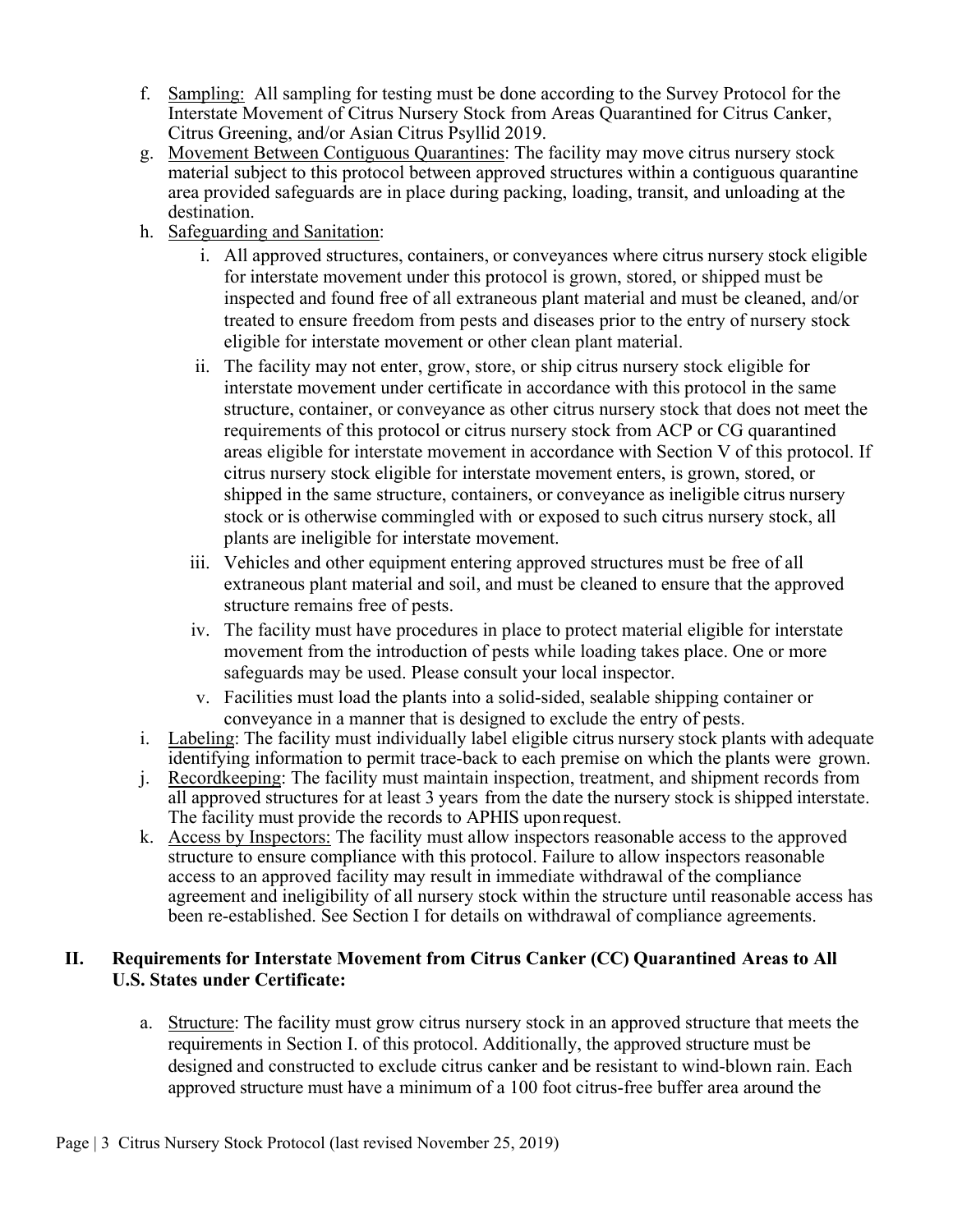exterior wall of the approved structure. If 100 feet is not feasible, a minimum buffer area of 25 feet is allowed if the side of the approved structure facing citrus nursery plant material is constructed with a water-proof material, or is double-walled screening with a minimum of a 4 inch space between each screen. Interior walls may be a single-wall or approved screening with adequate space between all internal and external walls and citrus nursery stock to allow reasonable access for inspection.

- b. Sanitation:
	- i. Personnel must disinfect hands and arms and spray clothing and footwear with a product approved by APHIS to be effective against citrus canker prior to entering the approved structure where citrus nursery stock is grown for interstate movement.
	- ii. Vehicles, equipment, and other articles used to handle or move citrus nursery stock must be treated in accordance with Title 7, *Code of Federal Regulations,* part 305 and the PPQ Treatment Manual, prior to entering all approved structures.
- c. Visual Inspection and Detection:
	- i. An inspector must visually inspect plants for interstate movement in the approved structure for symptoms of citrus canker. The interval between inspections must not exceed 30 calendar days. The facility must arrange plants according to Section I of this protocol to allow inspectors access to all material in the structure at all times.
	- ii. An inspector must visually inspect mother/scion, seedlings and increase trees for symptoms of citrus canker
	- iii. The interval between inspections must not exceed 30 calendar days.
	- iv. If CC is detected in an approved structure:
		- 1. The facility must notify APHIS immediately of the findings; AND
		- 2. All plants from the affected structure(s) are prohibited from interstate movement pending confirmation.
	- v. If CC is confirmed in any approved structure:
		- 1. All plants from the affected structure(s) are ineligible for interstate movement; AND
		- 2. The facility must apply APHIS approved and verified treatment measures to affected structure(s) before the facility can place plants eligible for interstate movement in the structure(s); AND
		- 3. APHIS will complete a critical control point assessment as needed.
- d. Eligibility for shipment: Citrus nursery stock must undergo 3 consecutive 30 day negative inspection cycles to be eligible for shipment.

# **III. Requirements for Interstate Movement from Asian Citrus Psyllid (ACP) Quarantined Areas to All U.S. States under Certificate:**

- a. Structure: The facility must grow citrus nursery stock in an approved structure that meets the requirements in Section I of this protocol.
- b. Visual Inspection, Trapping, and Detection:
	- i. Visual Inspection: An inspector must visually inspect plants in the approved structure(s) for the presence of ACP using methods approved by APHIS and as stipulated in the compliance agreement. The interval between inspections must not exceed 30 calendar days.
	- ii. ACP trapping and detection methods may include:
		- 1. Yellow sticky panels
		- 2. Vacuum suction of plants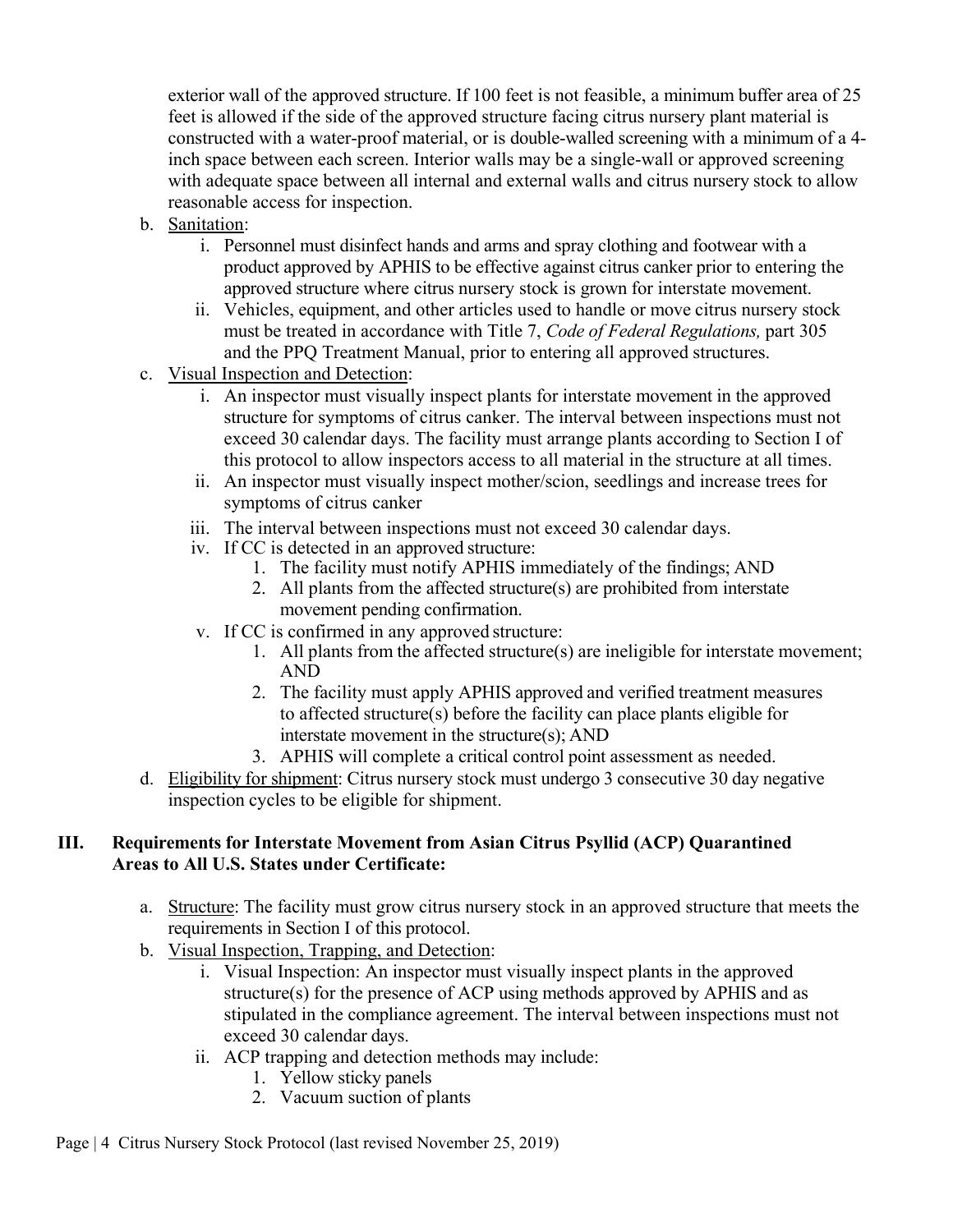- 3. Tapping of plants, OR
- 4. Other methods approved by APHIS
- iii. If ACP is detected in an approved structure:
	- 1. The facility must notify APHIS immediately of the findings; AND
	- 2. All plants from the affected structure(s) are prohibited from interstate movement pending confirmation.
- iv. If ACP is confirmed in any approved structure:
	- 1. All plants from the affected structure(s) are ineligible for interstate movement; AND
	- 2. The facility must apply APHIS-approved and verified mitigation measures to affected structure(s) and contents before placing plants eligible for interstate movement in the structure(s); AND
	- 3. APHIS will complete a critical control point assessment as needed.
- c. Eligibility for Shipment:
	- i. Inspection: Citrus nursery stock for interstate movement must undergo 3 consecutive 30 day negative inspection cycles to be eligible for shipment. The inspection cycle interval must not exceed 30 days.
	- ii. Treatment: The facility must treat all citrus nursery stock with an APHIS-approved systemic insecticide (soil drench) at least 30 days but no more than 3 months (90 days) before shipment. This must be followed by an APHIS-approved foliar spray no more than 14 days before shipment. Treatment must be done with APHIS and EPA-approved product labeled for use in nurseries. Persons applying treatments must follow the product label, its applicable directions, and all restrictions and precautions, including statements pertaining to Worker Protection Standards. APHIS or State personnel must verify treatments.

# **IV. Requirements for Interstate Movement from Citrus Greening (CG) Quarantined Areas to All U.S. States under Certificate:**

- a. Structure: The facility must grow citrus nursery stock in an approved structure that meets the requirements in Section I of this protocol.
- b. Visual Inspection, Tissue Testing, and Detection:
	- i. Visual Inspection: An inspector must visually inspect plants in the approved structure(s) for the presence of ACP and CG using methods approved by APHIS and stipulated in the compliance agreement. The interval between inspections must not exceed 30 calendar days. Additional inspection methods for ACP may include, but not be limited to, yellow stick panels, vacuum suction of plants, tapping of plants, or other methods approved by APHIS.
	- ii. Tissue testing: A diagnostician certified by APHIS at a laboratory accredited by APHIS must conduct testing for CG. Plants are not eligible for interstate movement unless material has been tested and found free of CG according to the schedule below.
		- 1. Mother/scion trees: Each mother plant will be tested once per calendar year at an interval not less than 11 months and not more than 12 months.
		- 2. Increase trees: Increase trees must be tested every 6 months. Citrus nursery stock may not leave the increase house prior to testing.
		- 3. Production trees: If production trees are sold prior to 12 months,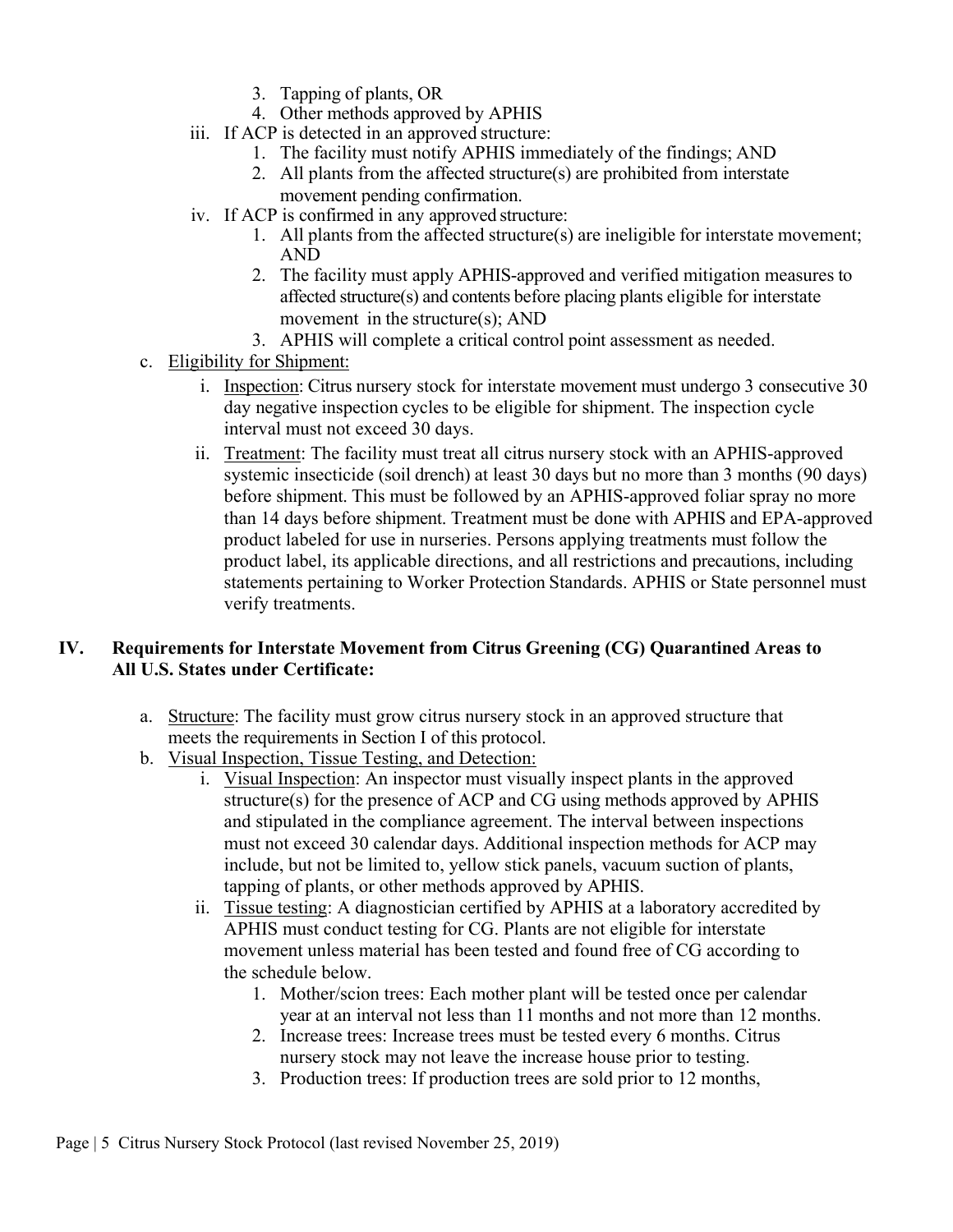testing is not required. Production trees that are held in approved structure(s) for longer than 12 months must be tested at 12 months and every 6 months thereafter.

- iii. If ACP is detected in an approved structure:
	- 1. The facility must notify APHIS immediately of the findings; AND
	- 2. All plants from the affected structure(s) are prohibited from interstate movement pending confirmation.
- iv. If ACP is confirmed in an approved structure:
	- 1. All plants from the affected structure(s) are ineligible for interstate movement; AND
	- 2. The facility must apply APHIS approved and verified mitigation measures to affected structure(s) and contents before placing plants eligible for interstate movement in the structure(s); AND
	- 3. APHIS will complete a critical control point assessment as needed.
- v. If CG is detected in an approved structure:
	- 1. The facility must notify APHIS immediately of the findings; AND
	- 2. All plants from the affected structure(s) will be prohibited from interstate movement pending confirmation.
- vi. If CG is confirmed in an approved structure:
	- 1. All plants are from the affected structure(s) are ineligible for interstate movement; AND
	- 2. The facility must apply APHIS approved treatment measures to the affected structure(s) must undergo before placing plants eligible for interstate movement in the structure(s); AND
	- 3. APHIS will complete a critical control point assessment as needed.

# **V. Requirements for Restricted Interstate Movement of Citrus Nursery Stock Not Grown in an APHIS Approved Structure from ACP QuarantinedAreas to Non-citrus Producing States under Limited Permit:**

- a. Eligibility for Shipment: Citrus nursery stock moved interstate under the provisions of this section may only be moved to non-citrus producing States in accordance with all the requirements below:
	- i. The area where citrus nursery stock is grown must NOT be under quarantine for citrus greening.
	- ii. Visual Inspection: An inspector must visually inspect all citrus nursery stock for the presence of ACP at the time of shipment. Any finding of ACP must be reported to APHIS immediately.
	- iii. Treatment: The facility must treat all citrus nursery stock with an APHIS-approved systemic insecticide (soil drench) at least 30 days but no more than 3 months (90 days) before shipment. This must be followed by an APHIS-approved foliar spray no more than 14 days before shipment. APHIS or State personnel must verify treatments. Treatment must be done with an APHIS- and EPA-approved product labeled for use in nurseries. Persons applying treatments must follow the product label, its applicable directions, and all restrictions and precautions, including statements pertaining to Worker Protection Standards.
- b. Labeling: The facility must individually label citrus nursery stock with adequate identifying information to permit trace-back to the premises where plants were grown.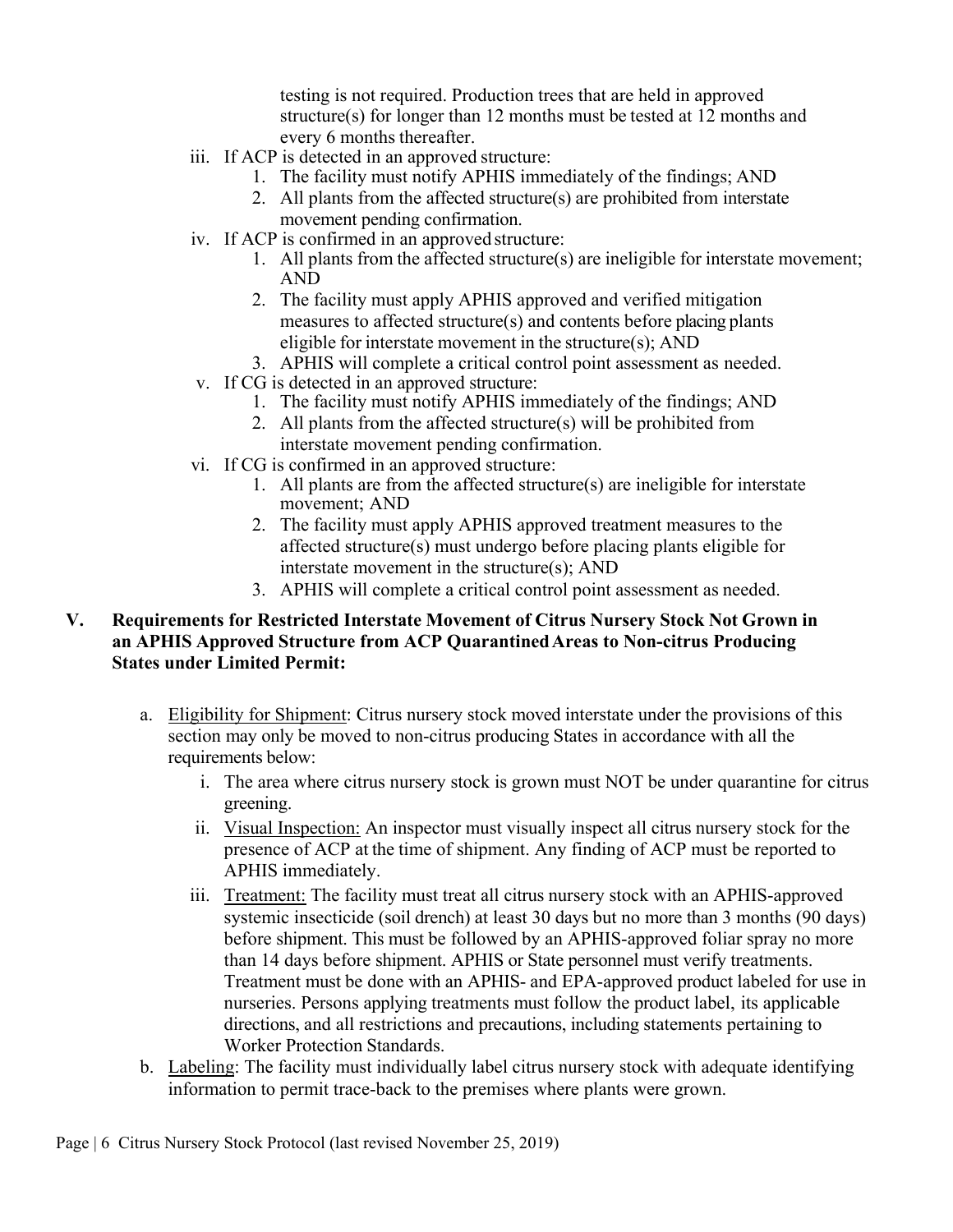- c. Record Keeping: The facility must maintain inspection, treatment, and shipment records for at least 3 years from the date the nursery stock is shipped interstate. The facility must provide the records to APHIS upon request.
- d. Compliance Agreement: Any person engaged in growing, processing, handling, or moving citrus nursery stock in an area quarantined for ACP must enter into a compliance agreement with APHIS if s/he wishes to move citrus nursery stock interstate.
- e. Limited Permit: The facility may only ship citrus nursery stock interstate in accordance with this section if accompanied by a limited permit issued by an inspector verifying that all conditions of this protocol and any additional requirements stipulated in the compliance agreement have been met. The facility must attach a copy of the limited permit to the consignee's copy of the accompanying waybill.
- f. The facility may move citrus nursery stock from an ACP-quarantined area as outlined in this section of the protocol (Section V) to another ACP-quarantined area if all of the requirements in Sections V. a. aremet.
- g. Citrus nursery stock from an ACP-quarantined area as outlined in this section of the protocol (Section V) may transit through a commercial citrus-producing state under the following conditions:
	- i. Nursery stock must meet all of the requirements in Section V. a.
	- ii. Nursery stock must be inspected by an inspector at the time of loading, and if one or more live ACP are detected, interstate shipment will be prohibited;
	- iii. Adequate safeguarding measures must be arranged by the shipper and approved by an inspector to ensure that each conveyance is sealed with an agricultural seal applied by an inspector at origin and removed at destination by an inspector; and
	- iv. Seals must remain intact from origin to destination, ensuring that the conveyance is not opened until it reaches the destination identified on the limited permit.